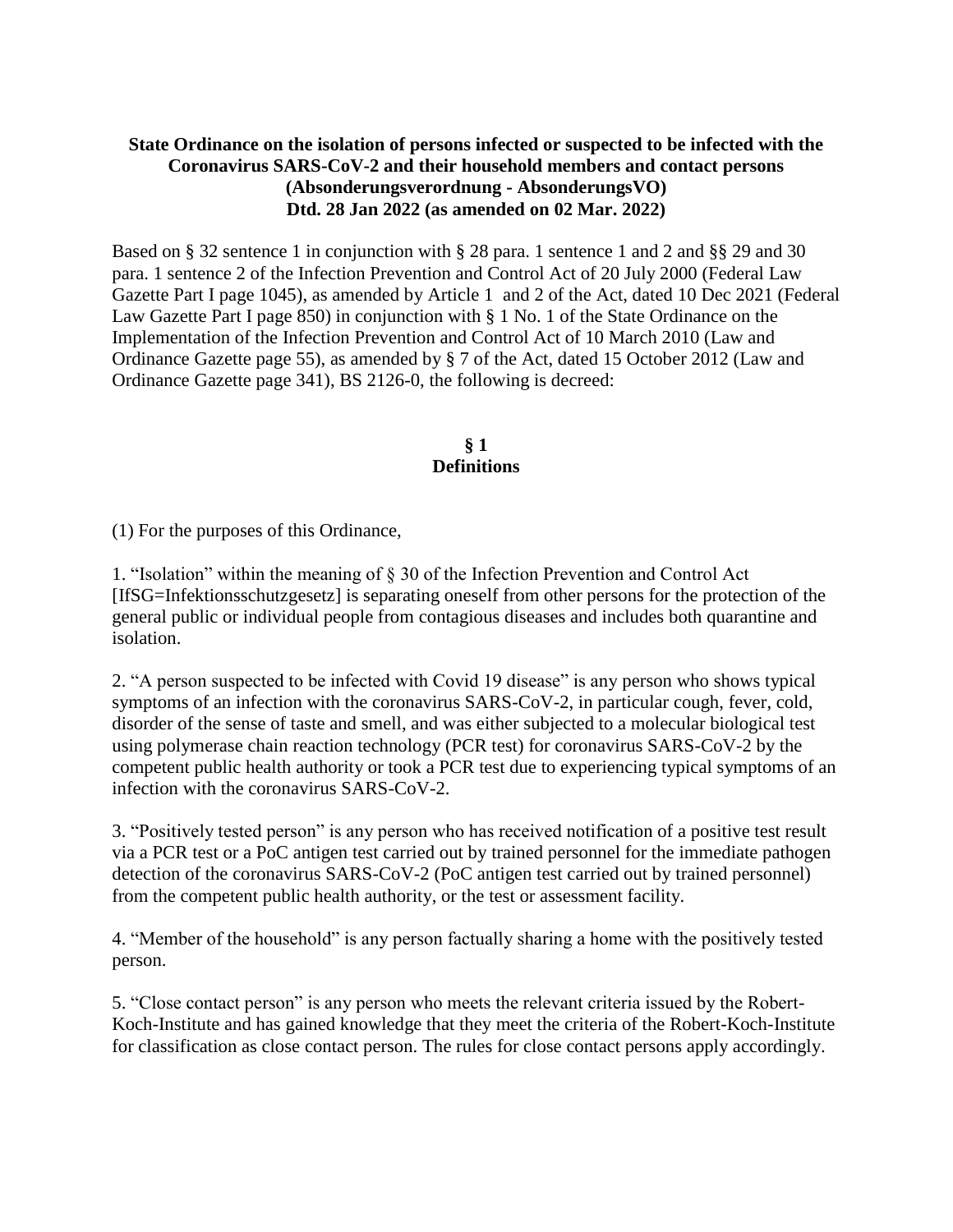6. "Self-test" represents a PoC antigen test for direct pathogen detection of the coronavirus SARS-CoV-2, which is not performed by trained personnel.

7, "Test facility" represents any facility that serves as a service provider pursuant to § 6 of the Coronavirus Test Ordinance of 21 September 2021 (BAnz. AT 09/21/2021 V1) as amended or a different test center or test site for PoC Antigen tests, while the person to be tested cannot choose their workplace or their place of occupation as a testing facility.

(2) An obligation to isolate in accordance with the provisions of this Ordinance shall not apply

1. to persons who are subject to an exemption from the isolation requirement as regulated in accordance with Section 6 of the COVID 19 Protective Measures Exemption Ordinance (SchAusnahmV) dated May 8, 2021 (BAnz AT 08.05.2021 V1), as amended, as well as

2. to minors who qualify as members of the household pursuant to paragraph 1 No. 4 or as close contact persons pursuant to paragraph 1 No. 5 ; § 3 remains unaffected.

To the extent that this Ordinance provides for an obligation to test, it shall not apply to persons who are exempt from mandatory testing under § 3 of the SchAusnahmVO.

## **§ 2**

# **Isolation of persons suspected of being infected with Covid 19 disease, positive-tested persons and close contacts**

(1) Individuals suspected of being infected with Covid-19 shall isolate themselves immediately.

(2) Positive-tested individuals who are not already in isolation as per paragraph 1 shall isolate themselves immediately upon becoming aware of the positive test result.

(3) Household members shall isolate themselves immediately after becoming aware of the first positive test result of a person who has tested positive and is living in their household. Sentence 1 does not apply to household members who don't show any symptoms and who have not had any contact with the person tested positive since the time of the test and within the preceding ten days.

(4) Close contacts shall isolate themselves immediately after becoming aware of their status as defined in § 1 Para. 1 No. 5.

(5) The isolation will end as follows:

1. Upon submitting a negative PCR test result in the case of individuals suspected of having Covid-19 disease, unless they are close contacts or household members,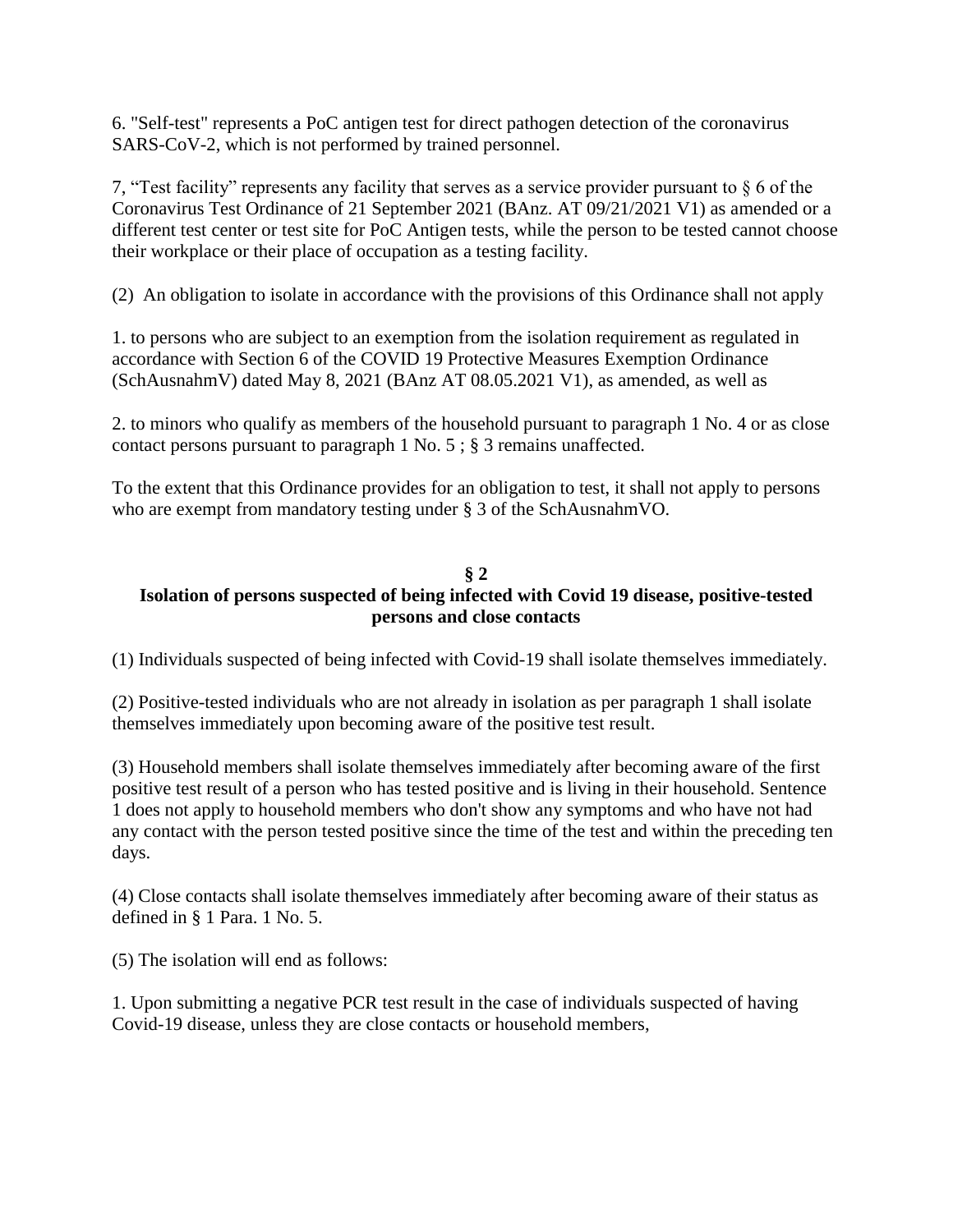2. After ten days have passed from the date when the PCR test or the PoC antigen test carried out by trained personnel first confirmed the presence of the disease agent in the case of individuals who have tested positive,

3. Upon submitting a negative PCR test result in the case of individuals tested positive by a PoC antigen test carried out by trained personnel, if the first PCR test carried out after the PoC antigen test shows a negative result,

4. After ten days have passed from the date of the PCR test or the PoC antigen test performed by trained personnel on the person who was tested positive,

5. after ten days have passed since the last contact with the person who was tested positive in the case of close contacts.

For the purposes of calculating the isolation period in the cases listed in sentence 1, nos. 2 and 4, the day on which the test was carried out is not counted, and in the cases listed in sentence 1, no. 5, the day of the last contact with the person tested positive is not counted.

(6) Notwithstanding paragraph 5, isolation can be terminated sooner by submitting a PCR test or a PoC antigen test carried out by trained personnel at a testing facility and showing a negative result if no typical symptoms of SARS-CoV-2 coronavirus infection have been present in the 48 hours prior to testing. The respective test can be done after the seventh day of isolation.

(7) In the event of a positive result of the test for early termination of isolation pursuant to paragraph 6, the tested person shall again immediately go into isolation. Tested persons who were previously persons pursuant to paragraph 5 No. 2 may terminate isolation at any time by presenting a PoC antigen test with a negative result performed by trained personnel at a testing facility. For tested persons who were previously persons under paragraph 5 No. 4 or No. 5, paragraph 5 No. 2 and No. 3 and paragraph 6 shall apply to the termination of isolation.

### **§ 3**

## **Regulations for children at schools, day care centers and childcare facilities**

(1) In the event of a SARS-CoV-2 coronavirus infection occurring in schools, the person who has a positive self-test is subject to the obligation under § 6. Students within the class, study group, or care group in which the infection occurred, as well as their teachers and other educational personnel, are subject to daily testing by self-test for a period of five consecutive school days. The testing requirement does not apply if a PoC antigen test performed by trained personnel at a testing facility or a PCR test refutes the positive result of the self-test of the respective primary case.

(2) If an infection with the coronavirus SARS-CoV-2 occurs in day care centers for children and day care facilities for children, the person tested positive has the obligation to isolate himself/herself. The children within the care cohort in which the infection occurred, as well as their pedagogical staff and other caregivers, shall also isolate themselves immediately. § 2 para.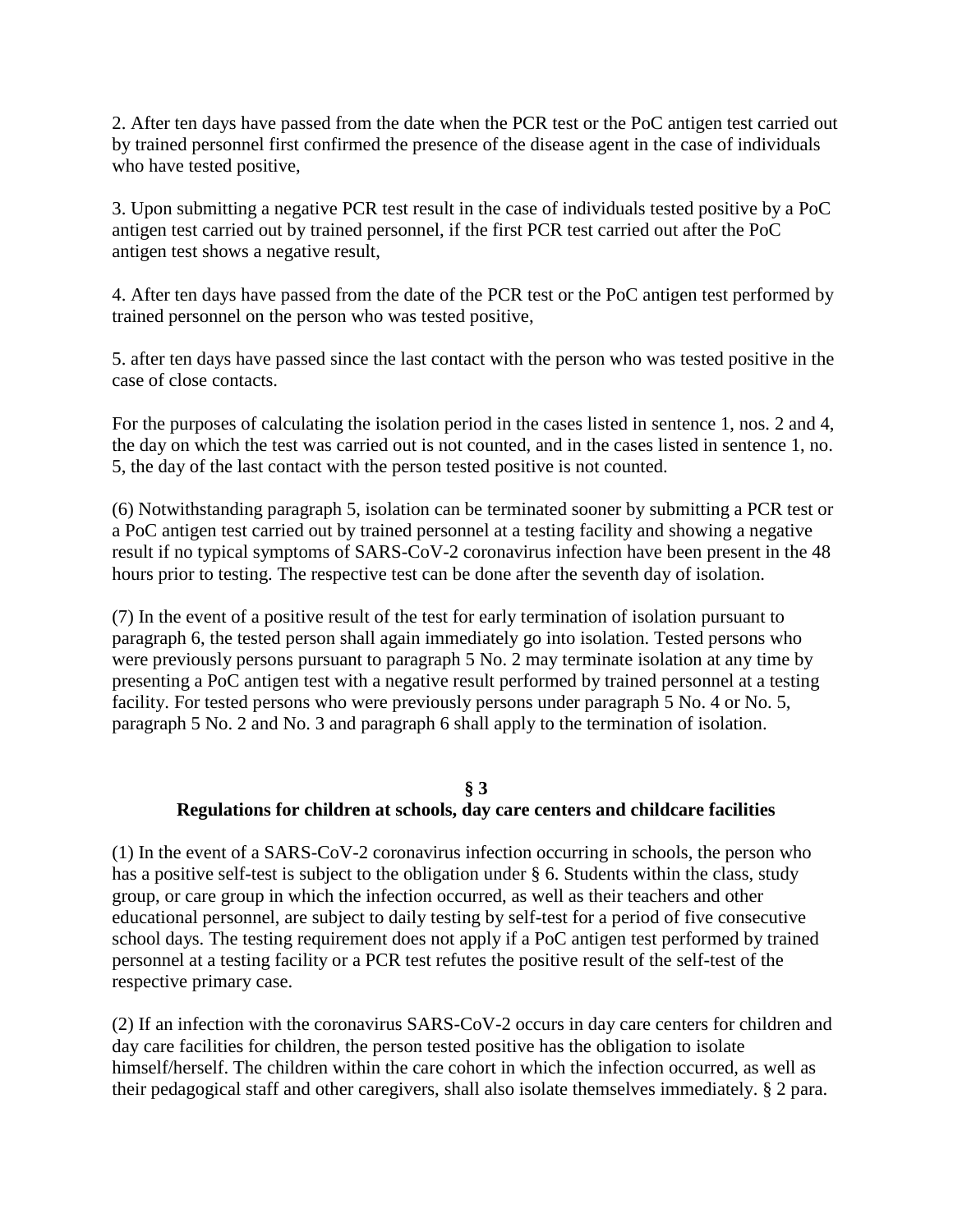5 and para. 6 shall apply mutatis mutandis to the termination of isolation in accordance with sentence 2, with the proviso that, notwithstanding § 2 para. 6 sentence 2, testing for premature termination of isolation may be carried out on the day following the last contact with the person tested positive. Proof of the negative test result for early termination of isolation shall be submitted to the management of the facility or the public health office upon request by the end of the tenth day after the PoC antigen test of the primary case tested positive has been performed by trained personnel at a testing facility. Further details on the organizational implementation in the facilities are regulated in a corresponding circular from the State Office for Social Affairs, Youth and Care.

#### **§ 4 Place of isolation, case by case decision**

(1) The isolation is to be carried out in an apartment or in another suitable location as defined in § 30 Para. 1 Sentence 2 of the German IfSG (place of isolation). The person in isolation is not permitted to have visitors who are not members of their household or to leave the place of isolation during the period of isolation without the express consent of the competent health authority. If a balcony, terrace or garden adjoins the accommodation, the person in isolation can also stay in this space if it is used exclusively by him/her or the persons living together with him/her (permitted outdoor area).

(2) Paragraph 1 shall not apply if leaving or accessing the isolation site is absolutely necessary to protect life and health, such as in particular in the case of medical emergencies or urgent medical appointments, or for other compelling reasons.

(3) In all other respects, reference is made to the rules of conduct in the information sheet of the Robert Koch Institute "Isolation at home in the case of confirmed Covid 19 infection". (https:[//www.rki.de/DE/Content/InfAZ/N/Neuartiges\\_Coronavirus/Flyer\\_Patienten.pdf\)](http://www.rki.de/DE/Content/InfAZ/N/Neuartiges_Coronavirus/Flyer_Patienten.pdf)) as amended, which are also to be adhered to when isolating under the provisions of this Ordinance. The right of the competent health authority to issue measures that deviate from or go beyond the scope of this ordinance remains unaffected. During the period of isolation, the isolated persons shall be monitored by the competent public health authority in accordance with Section 29 of the German Federal Infection Control Act (IfSG).

### **§ 5 Information on contact persons**

(1) Positive-tested individuals shall immediately notify all persons they had close personal contact to within two days prior to or since the test was carried out, or within two days prior to or since the onset of typical symptoms preceding the test. This includes any contact exceeding 10 minutes at a distance below 1.5 meters without both parties wearing mouth-to-nose coverings, or anyone who shared a poorly ventilated or unventilated room with a positive-tested individual for an extended period of time.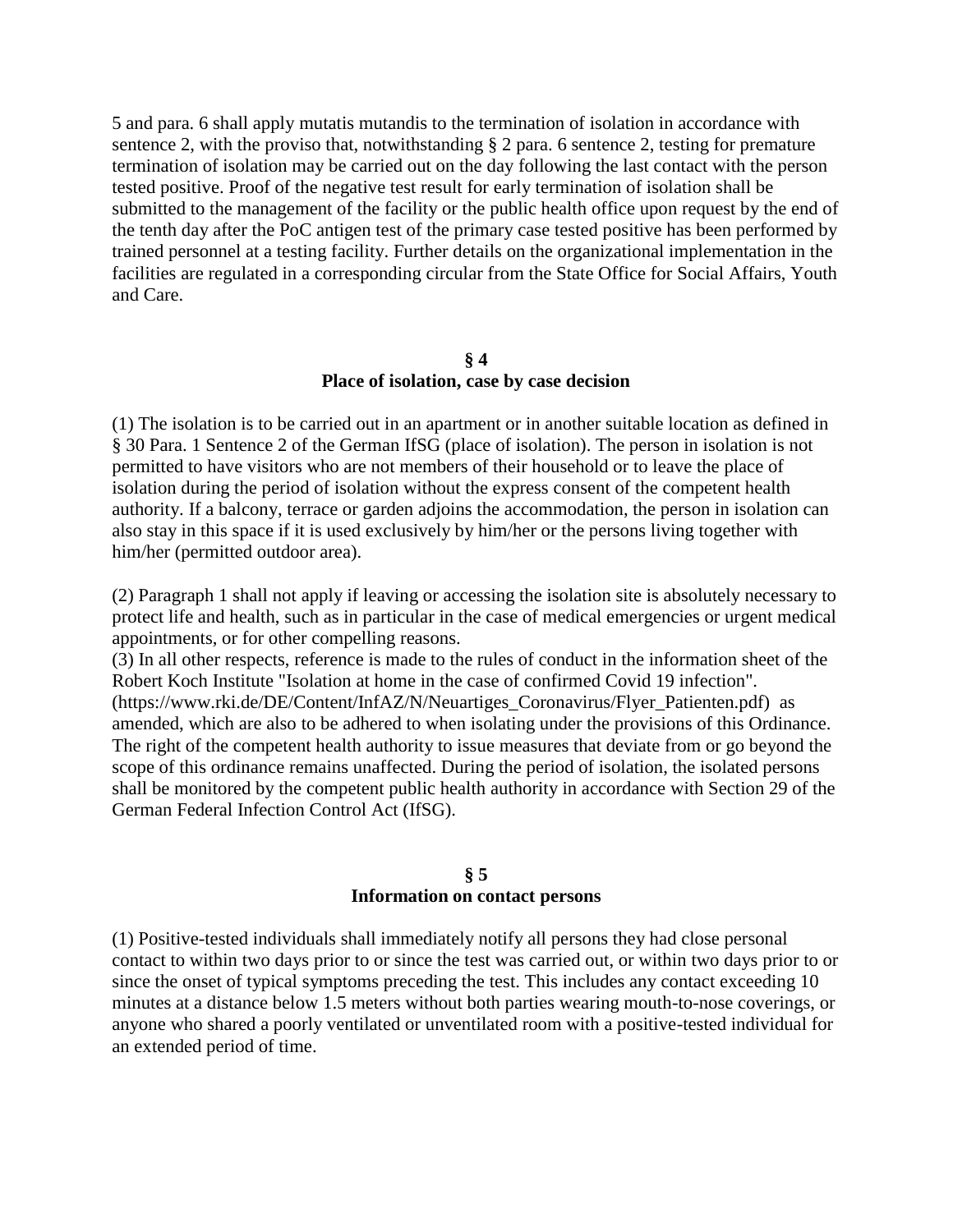(2) The competent health authority shall decide on the next steps. It shall not be bound by the time limits specified in the first sentence of paragraph 1 in its assessment.

The management of the facilities listed in  $\S 3(1)$  and (2), and, in anonymized form, the guardians of the students or children from the class, study or tutor group or care group in which the infection occurred, are responsible to inform the competent public health authority of any positive test results.

### **§ 6 Self-test**

If a self-test shows a positive result, the tested person is required to have a PoC antigen test carried out immediately by trained personnel in a testing facility. If the result of the test carried out as per sentence 1 is positive, the tested person shall immediately isolate themselves in accordance with § 2 (2).

#### **§ 7 Certificate**

The competent health authority shall, upon request, issue a certificate to individuals who were subject to the isolation requirement under § 2 para. 1 or para. 4, stating that they were subject to the isolation requirement and for how long.

#### **§ 8 Administrative offences**

Any person who intentionally or negligently fails to comply with an obligation to isolate or test in accordance with § 2, § 3 or § 6, or fails to do so in the required manner or in good time, is committing an administrative offence as defined in § 73 Para. 1 a No. 24 IfSG

### **§ 9**

#### **Entry into force, expiration**

(1) This Ordinance shall enter into force on January 29, 2022, and shall expire at the end of April 1, 2022.

(2) The Isolation Ordinance of January 13, 2022 (GVBl. p. 11), as last amended by Ordinance of January 14, 2022 (GVBl. S.m15), BS 2126-17, shall expire at the end of January 28, 2022.

Mainz, 28 Jan 2022

The State Secretary of Science and Health